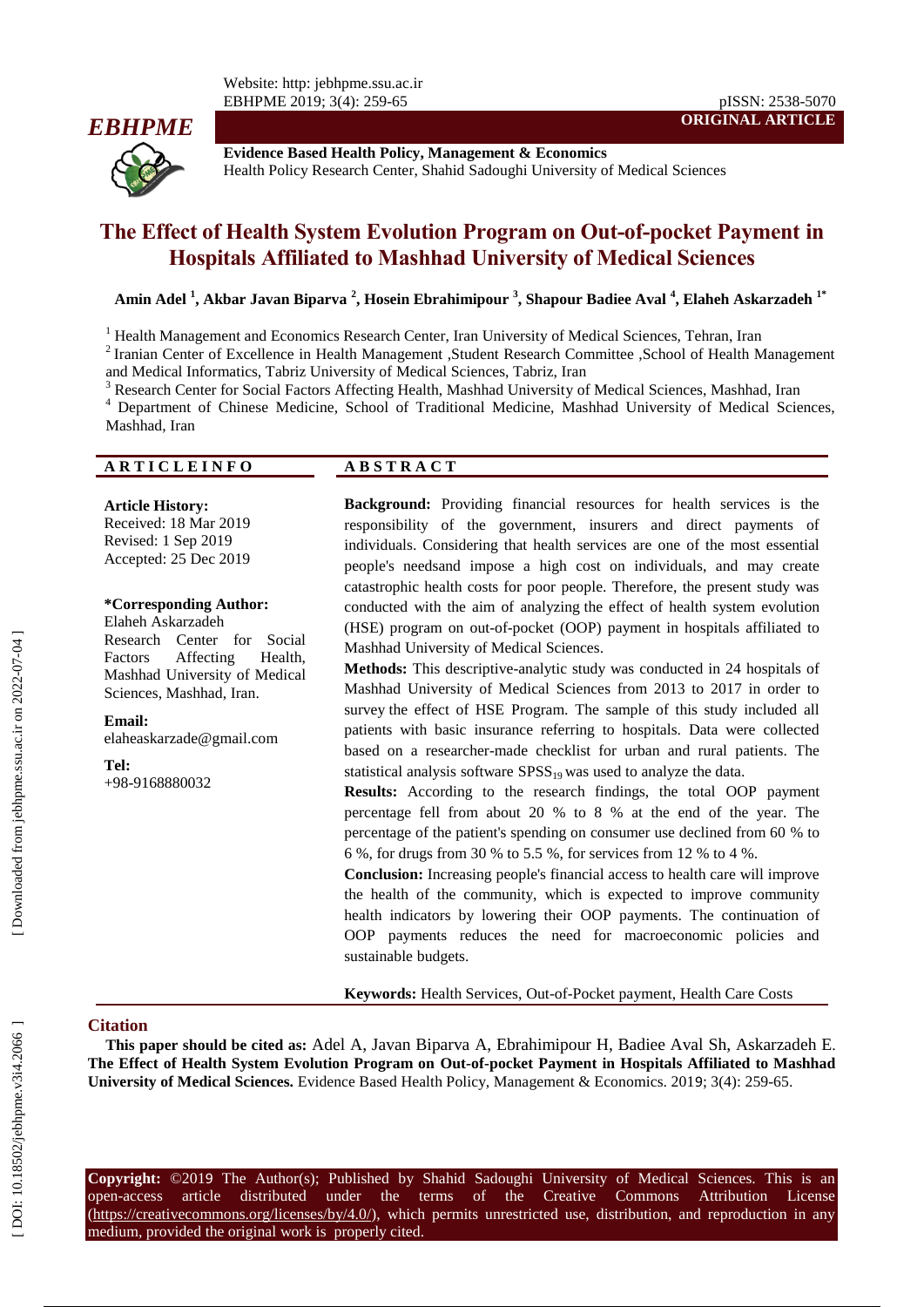

#### **Introduction**

Health services are one of the most essential<br>people's needsin all countries (1). Health people's needsin all countries ( 1 ) . Health services benefit all people and are one of the most important policies of the health system of each country ( 2 ). Various mechanisms include consumer payments, public and private taxes and prepaid plans for financing health services ( 3 ). The reason for the existence of health systems is the production of health through the provision of services to patients. People are forced to use health services for maintaining health, preventing, and treatment, while the healthcare costs are high ( 4 ). So every health system has an obligation to protect households against health costs ( 5 ) . If the state does not have the ability to finance health care, the burden of financing is on the people and should be paid directly from the patient ( 6 ). Paying from the pocket is the cost of treatment paid from the pocket of the household at the place of reception of the service (7). OOP payment as the most inefficient way to finance the health system has a negative effect on the access and use of services, especially among poor people ( 8, 9 ) . Increasing chronic illnesses, increasing population ageing, using new technologies and increasing demand for health services will increase the cost of treatment and, consequently, increase the payment from the pocket of patients. By paying OOP payment, there will be a decline in pay, which causes catastrophic costs among people (10 ). Health system reform is considered as one of the most strategic issues of concern to governments, looking to increase efficiency and equity and effectiveness (11 ). Reducing the effect of these direct payments on standards and quality of life and the health system's need for reform has prompted policymakers to implement health system reform . Reforms should have full coverage of treatment for basic needs of the people and reduce the share of people in the cost of treatment (12 ). In 2014, the HSE Program was implemented with eight supportive packages. One of the main goals of this program is to reduce the rate of [OOP](https://onlinelibrary.wiley.com/doi/abs/10.1046/j.1365-3156.2003.01194.x) payment and to protect citizens against health costs focused on vulnerable populations (13 ). A study in Sanandaj

was conducted on Health System Response after implementing Health System Reform in 2015, which found that the average [OOP](https://onlinelibrary.wiley.com/doi/abs/10.1046/j.1365-3156.2003.01194.x) paymentshas declined from \$ 59.4 before the Health Plan to \$ 17.66 after the Transition Plan Health, which has been lower in public centers than in private centers (14). A study comparing the share of pocket payments was conducted from the total cost of treatment and the contribution of drug to patients with leukemia, before and after the implementation of the Health Evaluation Plan in Sari by Sarkhanloo et al. (15 ), which represented a 14 % reduction in pocket payments from the total cost of treatment. Many studies have examined the impact of the HSE program and its role on [OOP](https://onlinelibrary.wiley.com/doi/abs/10.1046/j.1365-3156.2003.01194.x) payment, but the present study provided a clear insight into the HSE program compared to before the implementation of this program . The purpose of this study was to survey the effect of HSE program on [OOP](https://onlinelibrary.wiley.com/doi/abs/10.1046/j.1365-3156.2003.01194.x) payment in hospitals affiliated to Mashhad University of Medical Sciences

#### **Materials and Methods**

The present study was a descriptive -analytic study that examined the rate of OOP payment (from 2013 to 2017) of all inpatients to hospitals affiliated to Mashhad University of Medical Sciences. Mashhad University of Medical Sciences had 24 hospitals during the study period. There were 8 educational and therapeutic hospitals and 16 therapeutic hospitals. The research population was all the patients who were admitted to hospitals affiliated to Mashhad University of Medical Sciences which have been studied in the census. The criteria for entering this study were patients who were covered by basic insurance and other patients were excluded from the study. Considering that the city of Mashhad is a tourist city and the people are from all parts of the country in this city, therefore the patients are a sample of all patients admitted to government hospitals throughout the country , and this issue has affected HSE Program on OOP payment. The data collection tool in this research was a researcher made form that included the patient's gender,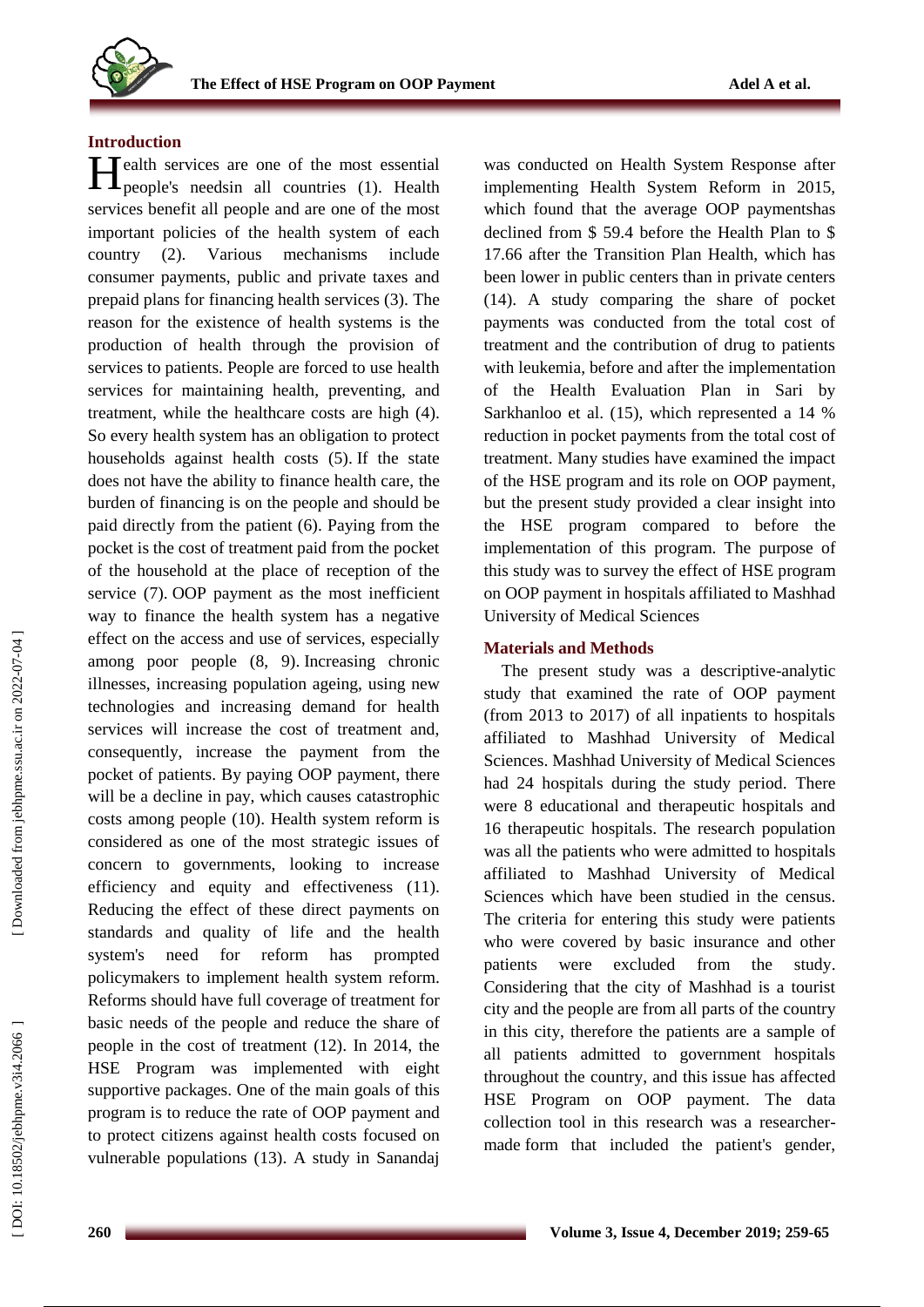length of stay, type of insurance, the total amount of the patient's cost, the part of the cost that is covered by insurance , and the amount of OOP payment. To ensure the same look at the data collected by the forms, two different researcher s collected data from the same source in the same month and the results were compared to eachother .

Given the varying values of different currencies and the fact that the price of a commodity varies according to economic conditions in different countries, a measurement that could be used to compare countries and different services was needed. In order to solve this problem according to the dollar rate at the time of this research, this rate was used during all stages of the research to convert the Iranian Rial to the dollar  $(\$ 1 = 85.500$  Rials).

After getting permission from the university, all data were received from the HIS dashboard of MUMS and the HSE Secretariat of the National Health Evolution. In order to ensure the accuracy of the data, 10 records from each hospital were randomly checked at the hospital and matched to the data in the HIS and if the cost information of the patient record was incomplete, the record was excluded from the study. After the information was confirmed and the scientific advisor was approved, the data were recorded in the forms. Descriptive data were analyzed using descriptive statistics of Excel 2016 software and the effect of the HSE program was investigated by the T -test in SPSS software<sub>19</sub>. The significance level was considered 0.05. This research has been reviewed by the Ethics Committee of Mashhad University of Medical Sciences and approved by

## IR.MUMS.REC.1397.058 Code of Ethics.

#### **Results**

Comparing the amount of OOP payment per patient in 2013 and 2017 showed that the amount of OOP payment per person was \$ 20.7 in 2013, and \$ 3.8 in 2017. The [OOP](https://onlinelibrary.wiley.com/doi/abs/10.1046/j.1365-3156.2003.01194.x) payment of female patients between 2013 and 2017 was less than male patients.

In 2013, the percentage of OOP payments from the patients has decreased from the total billing figure of 23 %, which decreased to 2 % in 2017. After implementing the HSE Program, the share of basic insurance has increased from 71 % in 2013 to 94 % in 2017.

The percentage of [OOP](https://onlinelibrary.wiley.com/doi/abs/10.1046/j.1365-3156.2003.01194.x) payment of the patient in 2017 in comparison to 2013 which had the highest reduction in the percentage of payment from the pocket of patients was in its Self employed insurance fund and was about 19 %. The reason for this significant decline was the general health insurance plan.

Percentage of [OOP](https://onlinelibrary.wiley.com/doi/abs/10.1046/j.1365-3156.2003.01194.x) payment inpatients, in urban patients, declined from 20 % to 9 % and in rural patients from 20 % to 5 %. The share of patient costs from medical consumable expenditures has dropped from 57 % to 14 % and in rural patients dropped from 68 % to 6 %.

The percentage of [OOP](https://onlinelibrary.wiley.com/doi/abs/10.1046/j.1365-3156.2003.01194.x) payment in 2017 in comparison to 2013 has decreased 18 percent in the health insurance organization, 21 percent in the social insurance organization, 8 percent in the armed forces insurance, and 7 percent in the insurance of Imam Khomeini Relief Committee .

| <b>Time</b><br>(Year) | <b>Gender</b> | Number of<br>hospitalized<br><i>patients</i> | total amount of<br><b>OOP</b> payment | <b>OOP</b> payment to<br>the total amount<br>of bill $(\% )$ | amount of OOP<br>payment<br>per patient |
|-----------------------|---------------|----------------------------------------------|---------------------------------------|--------------------------------------------------------------|-----------------------------------------|
|                       | female        | 214735                                       | 4,188,282                             | 24                                                           | 19.5                                    |
| 2013                  | Male          | 198617                                       | 4,430,539                             | 23                                                           | 22.3                                    |
|                       | Unknown       | 4934                                         | 23.364                                | 34                                                           | 4.7                                     |
|                       | Total         | 418286                                       | 8,642,184                             | 23                                                           | 20.7                                    |
| 2017                  | female        | 252265                                       | 834,877                               | 2                                                            | 3.3                                     |
|                       | Male          | 246038                                       | 1,044,793                             | 2                                                            | 4.2                                     |
|                       | Unknown       | 561                                          | 900                                   |                                                              | 1.6                                     |
|                       | Total         | 498864                                       | 1,880,570                             | 2                                                            | 3.8                                     |

**Table 1 .** The comparison of the percentage of OOP payment by gender in 2013 and 2017(\$)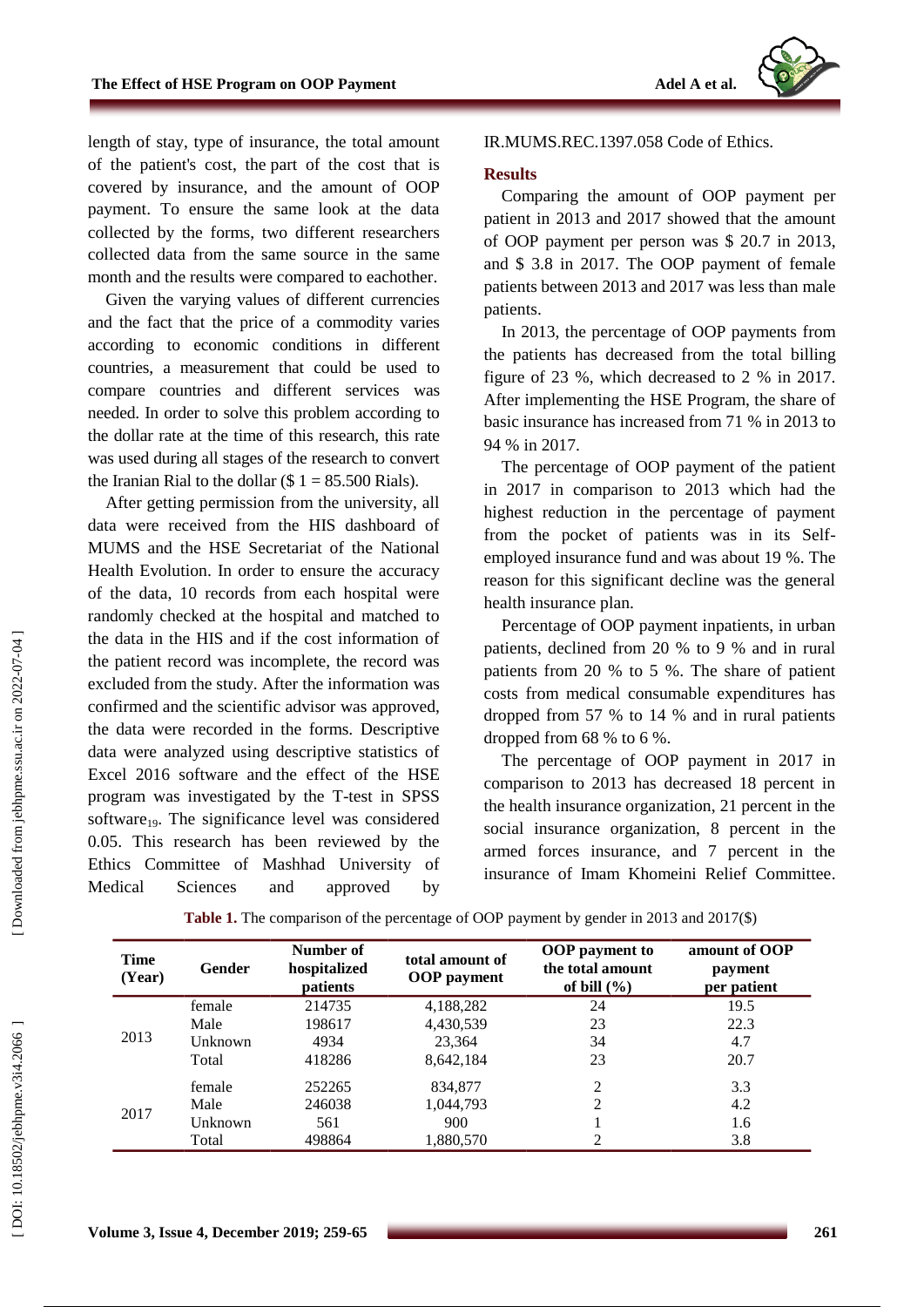|                                | The year 2013      |                 | The year 2013      |                 |  |
|--------------------------------|--------------------|-----------------|--------------------|-----------------|--|
| <b>Insurer Organization</b>    | The amount of      | OOP             | The amount of      | <b>OOP</b>      |  |
|                                | <b>OOP</b> payment | payment $(\% )$ | <b>OOP</b> payment | payment $(\% )$ |  |
| Health insurance               | 3,507,706          | 19              | 672,067            |                 |  |
| Social insurance               | 2,022,761          | 22              | 317,316            |                 |  |
| Armed forces                   | 125,746            | 8               | 5,537              | $0.1\,$         |  |
| Imam Khomeini Relief Committee | 67.541             | 10              | 57.116             |                 |  |

**Table 2 .** The comparison of the percentage of OOP payment to separate insurance organizations in 2013 and 2017

**Table 3 .** The comparison of the percentage of OOP payment to separate insurance funds

|                       |                                     | The year 2013       | The year 2013   |                                     |  |
|-----------------------|-------------------------------------|---------------------|-----------------|-------------------------------------|--|
| <b>Insurance fund</b> | The amount of<br><b>OOP</b> payment | OOP payment $(\% )$ |                 | The amount of<br><b>OOP</b> payment |  |
| Employee              | 1,357,760                           | 19                  | Employee        | 1,357,760                           |  |
| Rural Insurance       | 1,659,616                           | 19                  | Rural Insurance | 1,659,616                           |  |
| Other strata          | 143.147                             | 10                  | Other strata    | 143,147                             |  |
| Self-employed         | 1,050,377                           | 20                  | Self-employed   | 1,050,377                           |  |

**Table 4.** The comparison ofthe percentage of payment OOP payment of rural and urban patients in 2013 and 2017

| <b>Plan</b>                                       | Time/period                                                                              | Percentage of<br><b>OOP</b> payment | <b>OOP</b> payment<br>from Medical<br>consumables<br>$($ %) | <b>OOP</b><br>payment<br>from drug<br>(%) | <b>OOP</b><br>payment<br>from other<br>services $(\% )$ |
|---------------------------------------------------|------------------------------------------------------------------------------------------|-------------------------------------|-------------------------------------------------------------|-------------------------------------------|---------------------------------------------------------|
| payment of urban<br>OOP<br>patients $(\%)$        | Before you start the<br><b>HSE</b> Program<br>After implementation<br>of the HSE Program | 20<br>9                             | 57<br>14                                                    | 26<br>11                                  | 13<br>9                                                 |
| <b>OOP</b><br>payment of rural<br>patients $(\%)$ | Before you start the<br><b>HSE Program</b><br>After implementation<br>of the HSE Program | 20<br>5                             | 68<br>6                                                     | 27<br>6                                   | 12<br>5                                                 |

There was a significant difference between the percentage of OOP payment of patients before and after implementing the HSE Program .

| Table 5. Independent T-test. Percentage of OOP payment in patients understudy |  |  |
|-------------------------------------------------------------------------------|--|--|
|                                                                               |  |  |

|                                      | Confidence interval (95%) |       |      |    |          |
|--------------------------------------|---------------------------|-------|------|----|----------|
| <b>Performance Indicators</b>        | Lower                     | Upper |      | df |          |
| OOP payment of urban patients $(\%)$ | 12.74                     | 14.59 | 41   |    | $0.000*$ |
| OOP payment of rural patients (%)    | 5.26                      | 9.4   | 9.83 |    | $0.001*$ |

Significance level < 0.05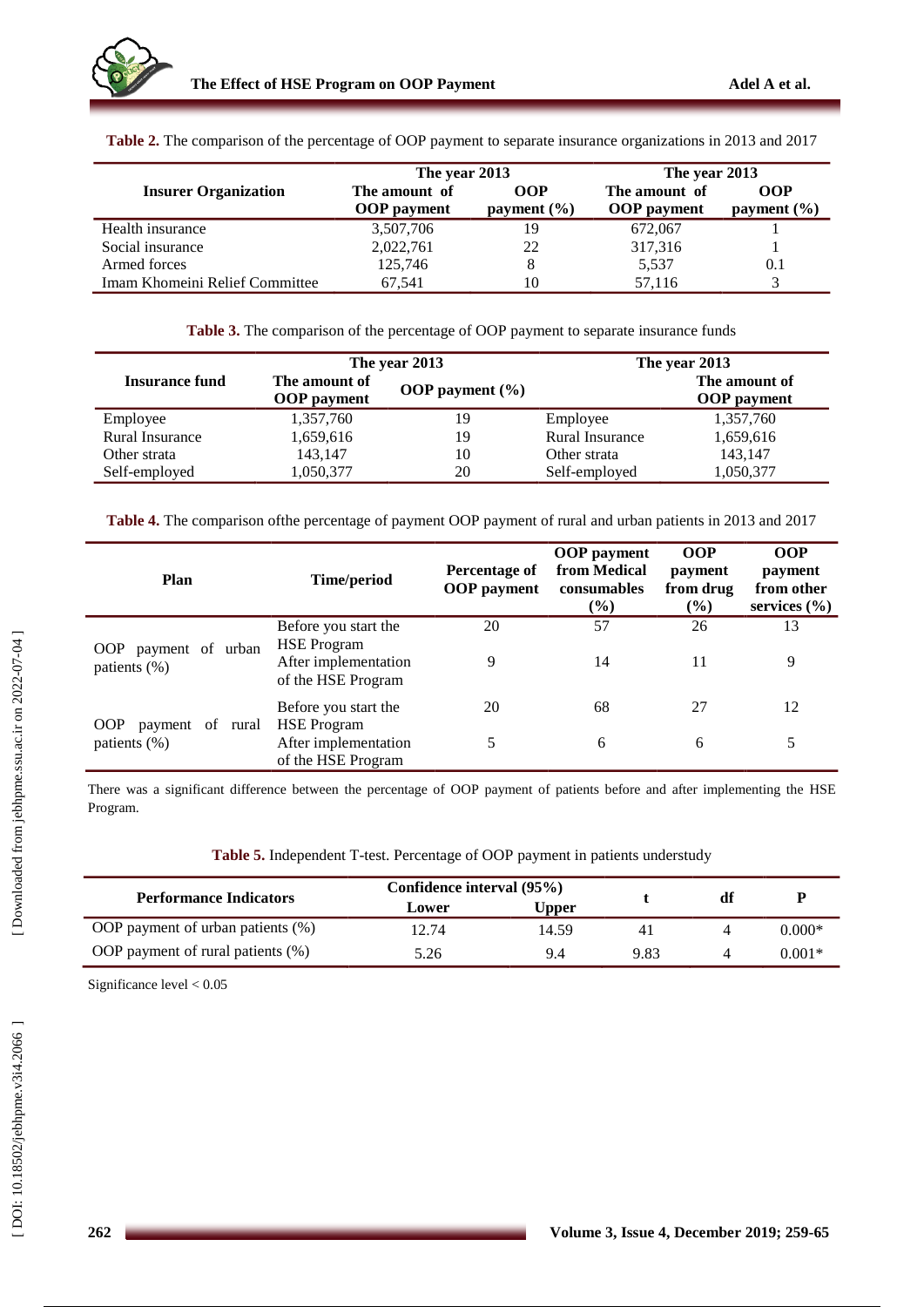



**Figure 1.** The Comparison of the share of Medical expenses financing items in 2013 and 2017

## **Discussion**

Based on the findings of many studies, increasing OOP payment would cause catastrophic costs. In this regard, one of the goals of the HSE is to reduce OOP payment and thus reduce the risk of catastrophic costs (16 ). The implementation of this program, according to the Institute for Health Research has reduced the cost of rural households by 4.5 % and urban households by 1.8 % $(17, 18)$ .

The present study showed that the percentage of OOP payment for patients who were admitted to hospitals in Mashhad Medical Sciences in 2017 compared to 2013 has decreased in the health insurance by 18 percent in the organization of social security, 21 % in the medical insurance, 8 %, in Armed Forces , and 7 % in the insurance of Imam Khomeini Relief Committee.

The findings of a study by Zarei and Mohammadi (19 ) in Ilam showed that the share of OOP payment of the insured patients in the health insurance organization in December 2014 compared to the previous year declined 10.5 % in the inpatient wards .

Yardim and colleagues (20 ) conducted a study entitled "Patient financial protection in Turkey during the effects of the Health Transit Program", which showed that the decline in household expenditure in the period in question had a positive effect on reducing catastrophic health care costs which can be transferred in the health system.

In the study by Zarei and Mohammadi (19 ), the

reduction in the share of patients in the rural fund was more than the other funds whereas , in the current study, the percentage of OOP payment of the patient in 2017 was compared to 2013, and the highest decline in pocket payments has been about 32 % in self-employed insurance fund. It is probable that in 2017, due to the widespread public health insurance among its members, the share of payments in the fund has been reduced.

The purchase of services and goods from outside the hospital, in addition to high costs, also raised concerns about the quality of services. To this end, minimizing the number of referrals out of the hospital and supplying medicines and supplies through the hospital itself has been one of the goals of the health promotion program (21 ) .

The findings of the present study showed a 10 % decrease in the share of payment for urban patients and 15 % in the share of payment for rural patients. In 2017 compared to 2013, the percentage of [OOP](https://onlinelibrary.wiley.com/doi/abs/10.1046/j.1365-3156.2003.01194.x) payment of urban patients of the drug dropped 15 % and in rural patients dropped 21 percent. Also, in a study by Sarkhanloo et al. (15 ) the findings showed that the share of [OOP](https://onlinelibrary.wiley.com/doi/abs/10.1046/j.1365-3156.2003.01194.x) payment has decreased from 17.12 % in 2013 to 3.23 % in 2014, the share of the drug consumed by patients of total paid costs has declined from 16.8 % to 7.7 %. A Study by Heidrian and Vahdat (11 ) showed that after the implementation of HSE program , the amount of [OOP](https://onlinelibrary.wiley.com/doi/abs/10.1046/j.1365-3156.2003.01194.x) payment has fallen by 17.43 .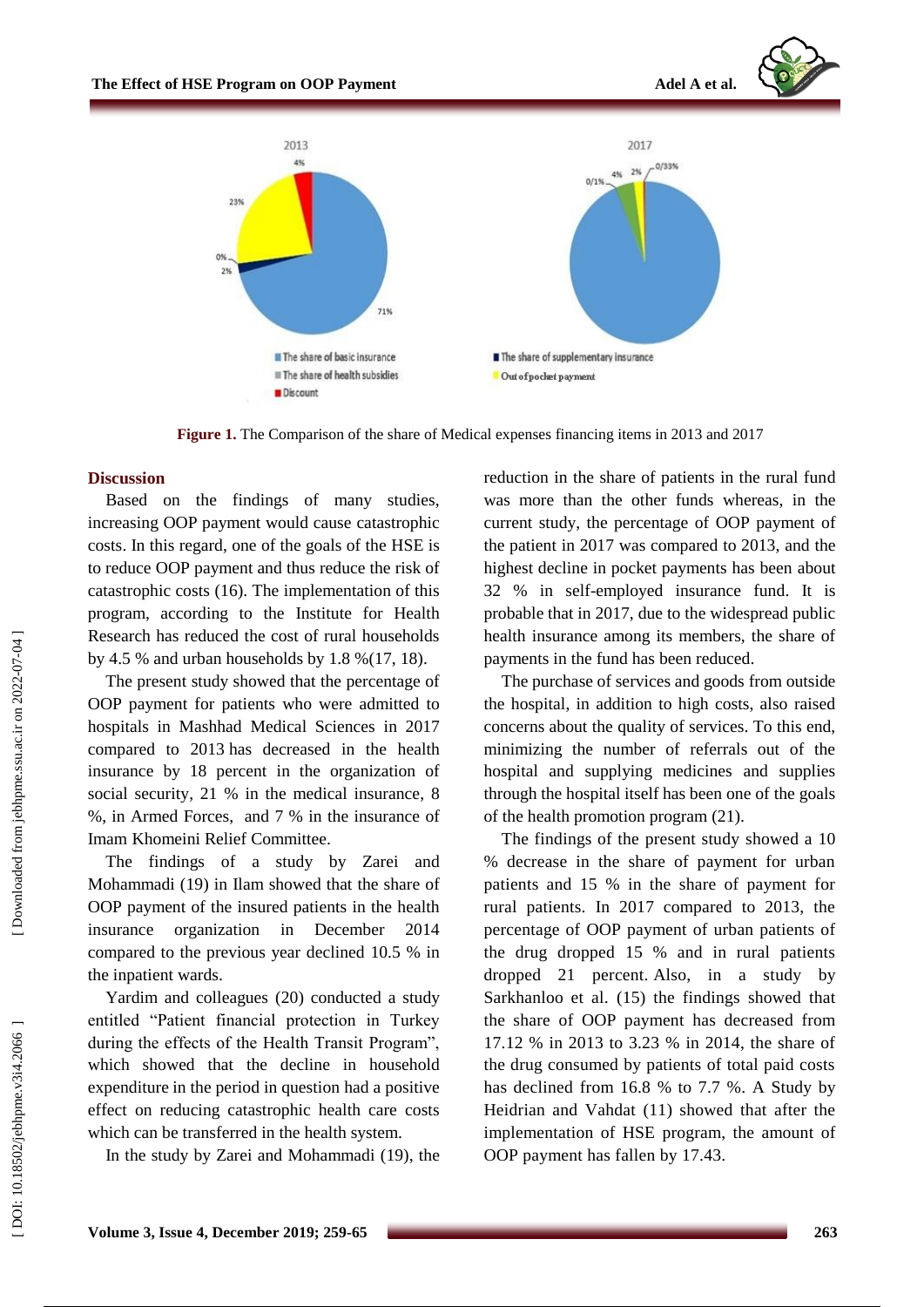

## **Conclusion**

This study showed that the rate of OOP payment of hospitalized patients at Mashhad University of Medical Sciences hospitals has dropped from above 20 % to around 2 % in 2017.<br>Increasing financial access of individuals to health care will improve the health of the community. For this reason, it is expected that the health indicators of the community be improve by reducing the OOP payment of patients. The continuation of pocket payments reduces the need for macroeconomic policies and sustained budget allocations. Considering the importance of financial protection for patients, as the main goal of health systems, it is essential to sustain the HSE Program. Researchers must perform comprehensive studies in order to improve their strengths and weaknesses. In this study, only patients referred to the public sector have been examined that cannot be generalized to the entire community.

# **Acknowledgments**

This manuscript was extracted from a research project entitled "Effect of HSE on OOP payment in patients referring to hospitals affiliated to Mashhad University ". The ethical code of the study was IR.MUMS.REC.1397.058. Mashhad University of Medical Sciences Services provided the access to the scientific databases. The authers appreciate all the participants and staff who contributed to conduct this research.

# **Conflict of interest s**

The authors declared no conflict of interest s .

# **Authors' contributions**

Ebrahimipour H and Badie Aval Sh designed research ; Adel A and Javan Biparva A conducted research ; Askarzadeh A analyzed data; and Adel A and Javan Biparva A wrote manuscript. Askarzadeh A had primary responsibility for final content . All authors read and approved the final manuscript.

# **References**

1.Lo SS-H. The Politics Of Crisis Management In China: The Sichuan Earthquake: Lexington Books; 2014.

- 2 .Karimi I, Salarian A, Anbari Z. A Comparative Study On Equity In Access To Health Services In Developed Countries And Designing A Model For Iran. Arak Medical University Journal. 2010; 12(4): 92 -104.
- 3 .Yazdi Feyzabadi V, Mehrolhassani M H, Haghdoost A, Bahrampour M. The Trend Of Impoverishing Effects Of Out -Of -Pocket Health Expenditure In Iranian Provinces In 2008 -2014. Iranian Journal Of Epidemiology. 2017; 12: 20 - 31. [In Persian]
- 4 .Lagarde M, Haines A, Palmer N. The Impact Of Conditional Cash Transfers On Health Outcomes And Use Of Health Services In Low And Middle Income Countries. Cochrane Database of Systematic Reviews. 2009; 7(4): 23 -36.
- 5 .Filmer D, Hammer JS, Pritchett LH. Weak Links In The Chain II: A Prescription For Health Policy In Poor Countries. The World Bank Research Observer. 2002; 17(1): 47 -66.
- 6 .Kolasa K, Kowalczyk M. Does Cost Sharing Do More Harm Or More Good? -A Systematic Literature Review. BMC Public Health. 2016; 16(2): 6 -20.
- 7 .Mehrara M, Fazaeli A. Health Finance Equity In Iran: An Analysis Of Household Survey Data (1382 -1386). Journal Of Health Administration. 2010; 13(40): 51 -62.
- 8 .Correa -Burrows P. Out -Of-Pocket Health Care Spending By The Chronically Ill In Chile. Procedia Economics And Finance. 2012; 1(2): 88 -97.
- 9 .Hotchkiss DR, Hutchinson PL, Malaj A, Berruti AA. Out -Of -Pocket Payments And Utilization Of Health Care Services In Albania: evidence From Three Districts. Health Policy. 2005; 75(1): 18 - 39.
- 10 . Krůtilová V, Yaya S. Unexpected Impact Of Changes In Out -Of -Pocket Payments For Health Care On Czech Household Budgets. Health Policy. 2012; 107(3): 276-88.
- 11 . Vahdat S, Heydarian N. The Impact Of Implantation Of Health Care Reform Plan In Patients Pay Out Of Pocket In Selected Public Hospitals In Isfahan. Journal of Medical Council